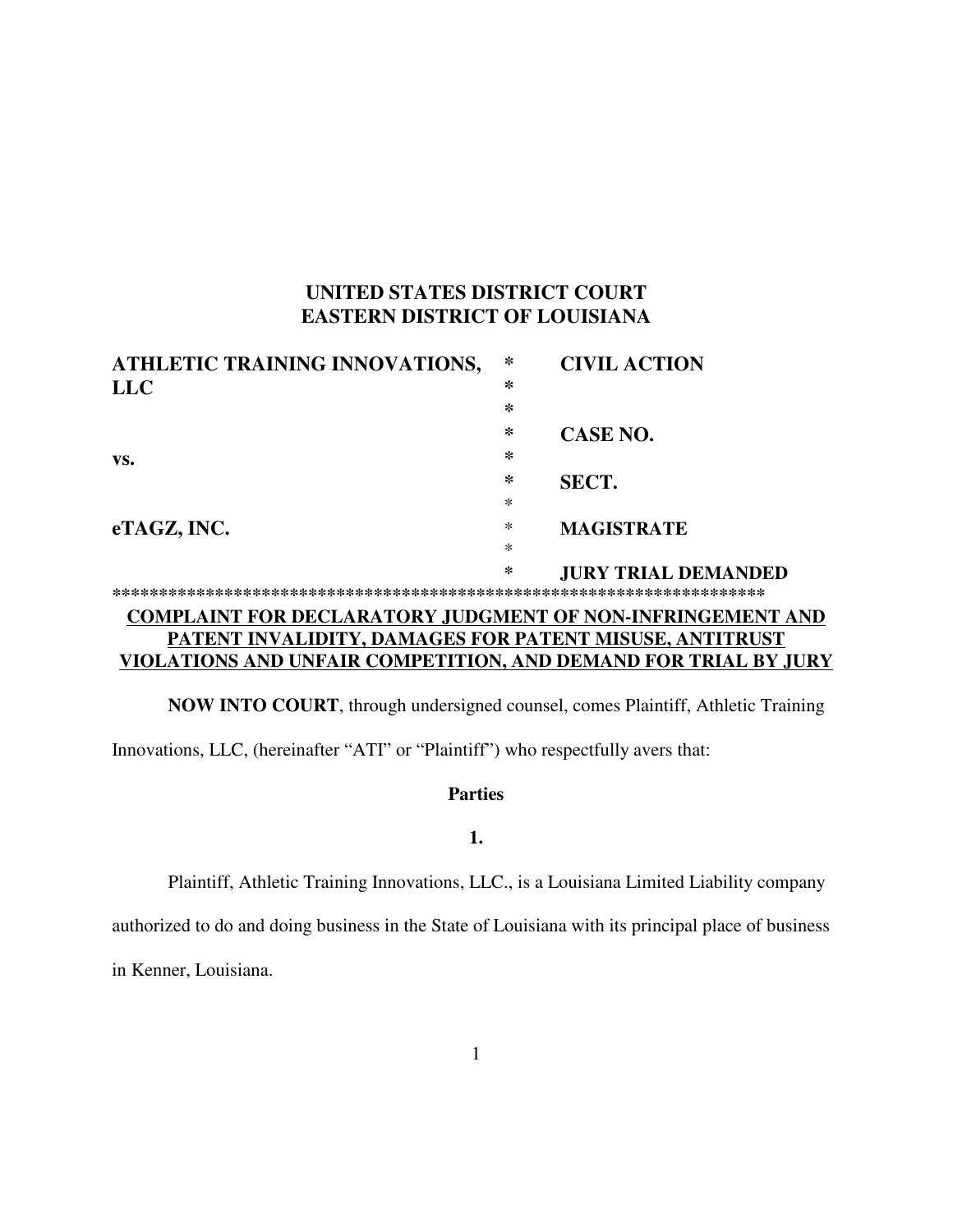**2.**

Defendant, eTAGZ, Inc. (hereinafter "Defendant") is a Utah corporation with its principal place of business in Provo, Utah.

**3.**

Defendant is and has been doing business, and has committed acts and caused damages, in this judicial district at all times relevant hereto.

# **Jurisdiction and Venue**

#### **4.**

This is an action for a declaratory judgment of noninfringement of patent rights, patent misuse and for patent invalidity under the Patent Laws of the United States, 35 U.S.C. §1 *et seq.,* and for damages under the Sherman Antitrust Act, 15 U.S.C. 1 *et seq*. and Louisiana's Antitrust Statutes, LA. R.S. 51:122 et seq , and for damages under both Federal and state laws of unfair trade practices and unfair competition. Furthermore, the amount in controversy exceeds \$75,000 exclusive of interest and costs. Accordingly, subject matter jurisdiction herein is based upon 15 U.S.C. §4 and 28 U.S.C. §§1331, 1332, 1367, 1338, 2201 and 2202.

#### **5.**

Venue is proper in this judicial district pursuant to 28 U.S.C. §1391(b) and (c) because Defendant is doing business and "resides" in this judicial district as defined by 28 U.S.C. §1391(c), and a substantial part of the events or omissions giving rise to this claim occurred in this district.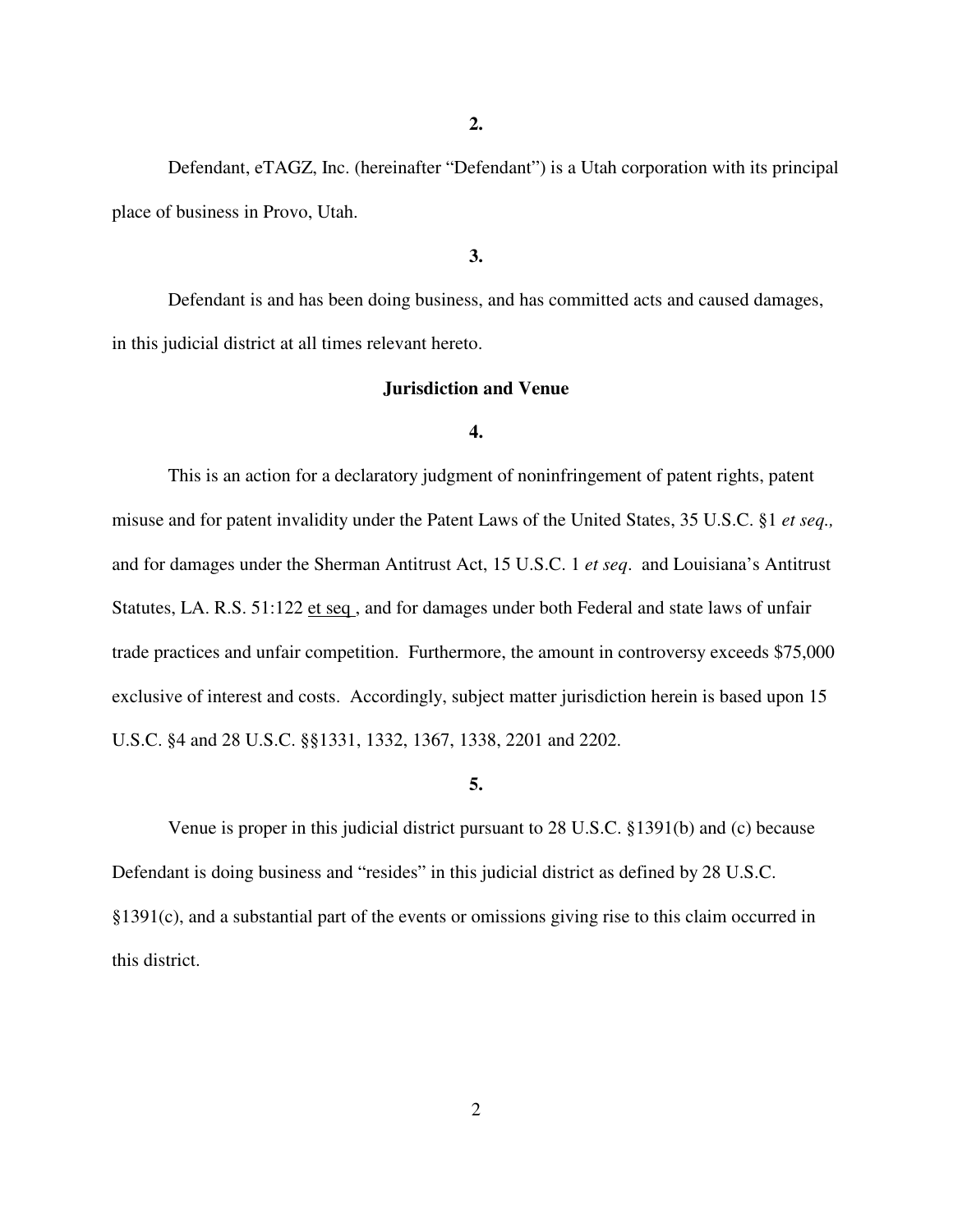#### **Facts**

#### **6.**

Plaintiff sells various athletic equipment, including a specially-designed training shoe marketed and sold under the registered trademark ATI® that includes a wide-profile platform depending from the front portion of the sole that is used in conjunction with a customized training program to enhance strength, speed, agility and balance.

# **7.**

Plaintiff sells its specialty training shoe almost exclusively on the internet or by phone.

### **8.**

When Plaintiff ships the training shoe to a purchaser, a DVD demonstrating specific exercises to be performed with the training shoe is placed into a shipping container along with the shoe.

# **9.**

Plaintiff's predecessors, Strength Footwear, Inc. and Strength Systems, Inc. produced and distributed a specialty training shoe that is nearly identical to the training shoe produced by ATI. Furthermore, the aforementioned predecessors distributed the training shoe along with a training video at least as early as 1991.

### **10.**

Defendant allegedly owns U.S. patent nos. 6,298,332, 7,503,502 and 7,703,686 ("the eTAGZ patents") pertaining to, *inter alia,* a hangtag having a computer-readable medium that is attached to a product by a vendor and removed therefrom by a purchaser. See Exhibits A-C.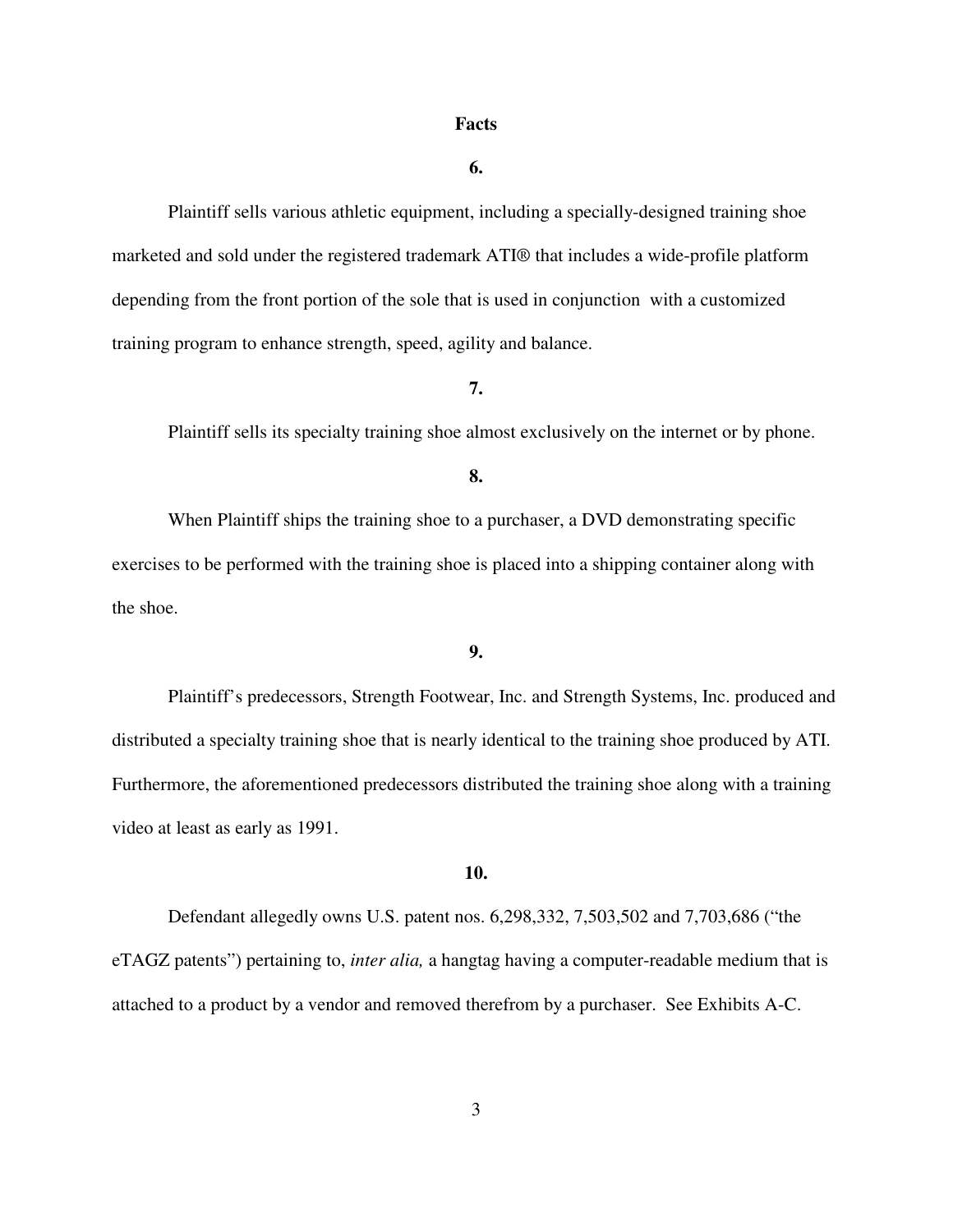The broadest claims of the aforementioned patents limit Defendant's scope of protection to: 1) hangtags or labels that are secured to and removed from a vendor's product; 2) the hangtag or label including a computer-readable medium thereon **and** 3) the medium including computerreadable instructions executable on a purchaser's computer.

### **12.**

Defendant admits on its website that "eTAGZ owns the patents on **attaching** digital media to merchandise" and that the "U.S. Patent and Trademark Office granted a patent for the process of creating and **attaching** digital media **as a 'hangtag'** to any merchandise." (Emphasis Added). See Exhibit D.

### **13.**

Plaintiff simply places a demonstrational video (DVD) into a shipping container along with a specially-designed training shoe; it does not attach a hangtag or label having a computerreadable medium to the shoe or any other product, or any other component that includes computer-readable instructions that are executable on a purchaser's computer.

### **14.**

The instructional or demonstrational video is neither a label nor "adapted to be selectively secured to and removed from a product."

### **15.**

Plaintiff received a letter dated September 7, 2012 in which Defendant alleged that it believed that the ATI "product(s) utilize the inventions embodied in the eTAGZ Patents." See Exhibit E.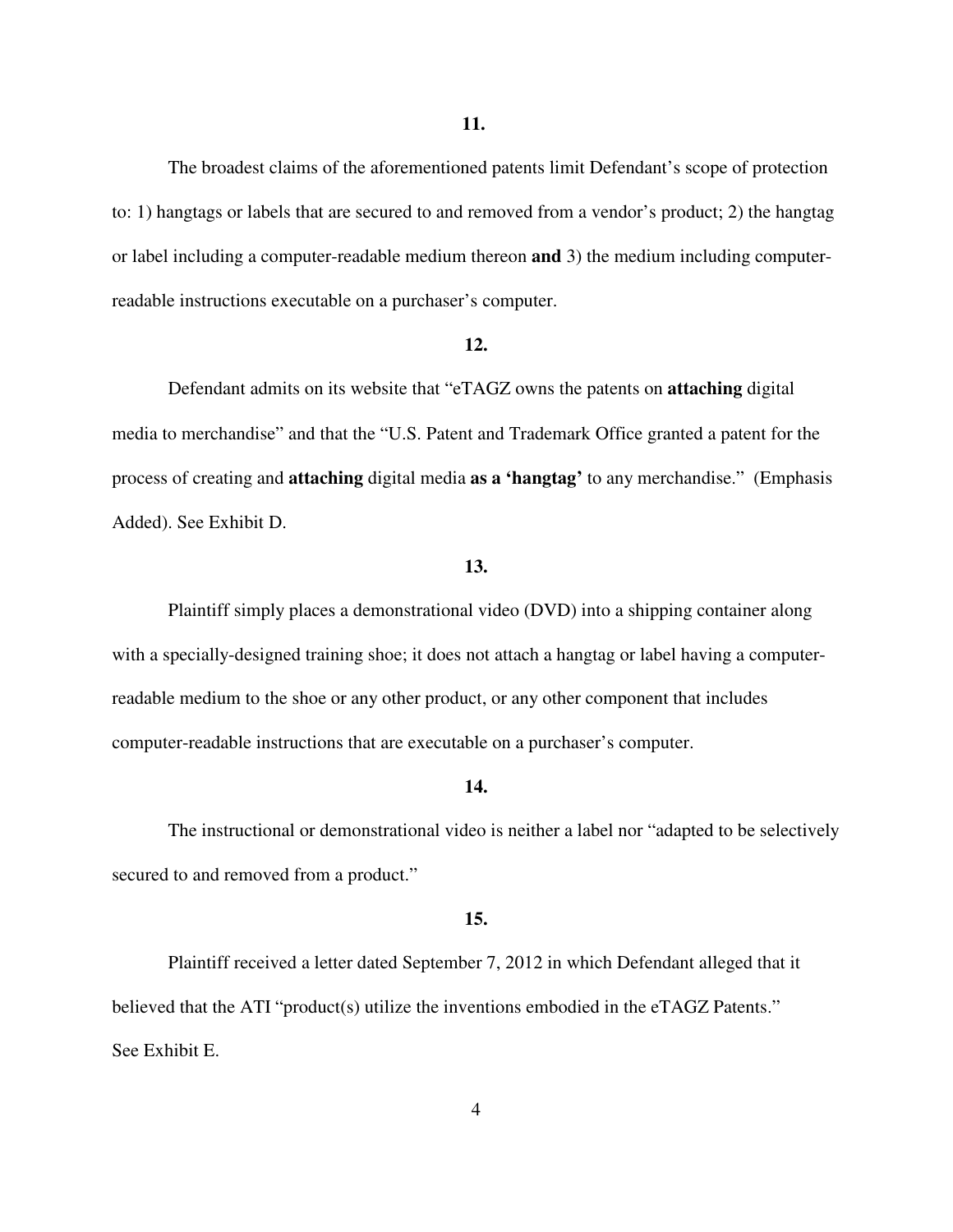**16.**

Defendant further stated in the letter that "eTAGZ reserves all rights with regard to the '502, '686 and '332 patents, including: (1) the right to seek damages anytime within the last six years that your company started to make use of the eTAGZ patented technology; (2) the right to change its royalty rates at any time; (3) the right to change this licensing program at any time without notice, including variance to conform to applicable laws. You should not rely on any communication or lack of communication from eTAGZ as a relinquishment of any of eTAG's rights." See Exhibit E.

#### **17.**

Upon receipt of the letter, Plaintiff discovered that Defendant boasts on its website, www.etagz.com, that it has similarly threatened and/or sued other entities for engaging in various activities, such as attaching CD's or DVD's to a magazine or the mere inclusion of an instructional video with a product. See Exhibit F.

# **18.**

Defendant also boasts on its website and through self-serving press releases that, in many cases, it has successfully coerced such entities to settle and agree to a licensing arrangement in order to avoid costly litigation, in spite of knowing that the mere inclusion of a demonstrational or instructional video or disc with a product has been in the public domain for decades. See Exhibit G.

#### **19.**

On its website, Defendant advertises that its patent "allows for the attachment of digital media to products at retail" and then falsely states that attachment is defined as "inclusion" or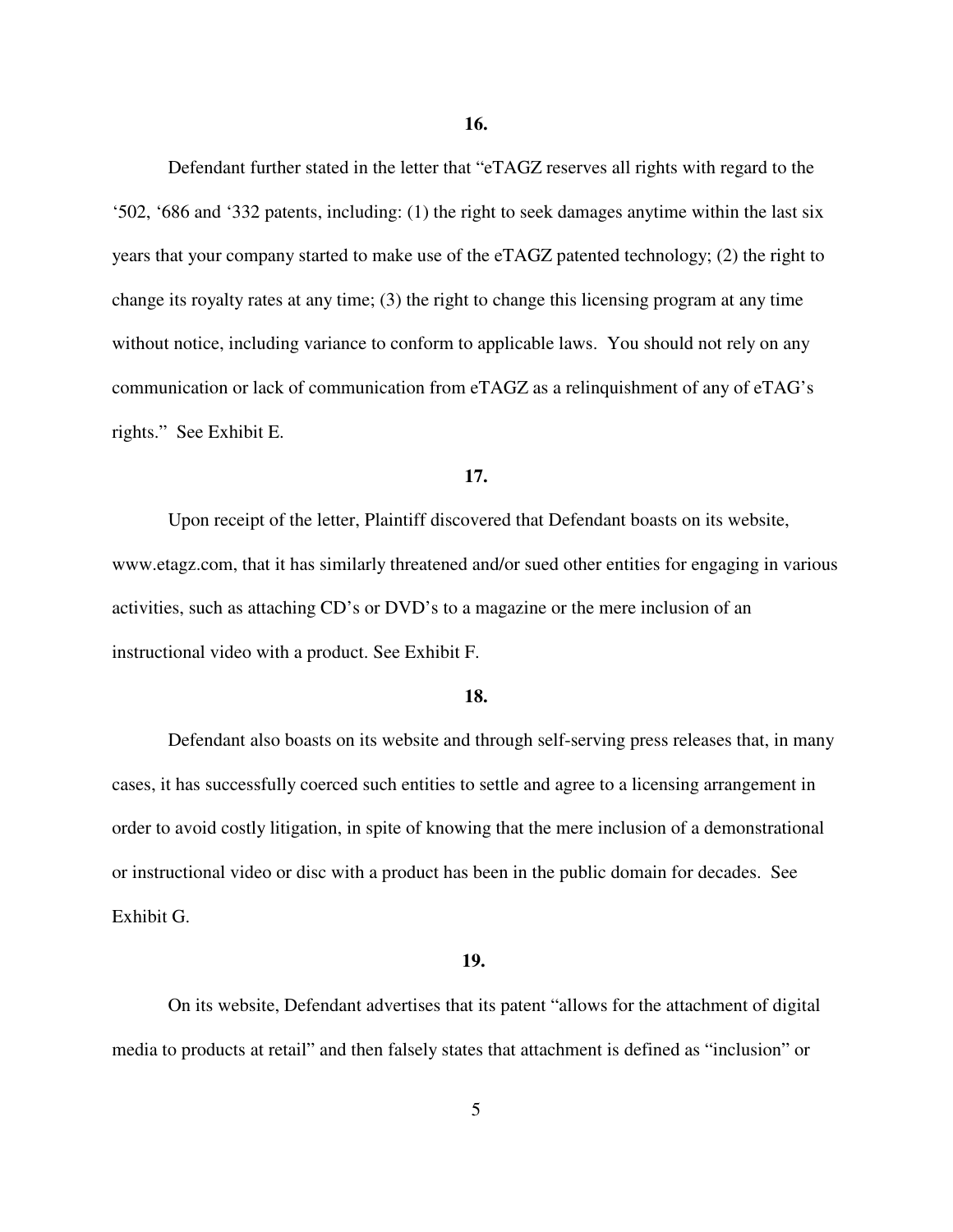"enclosure." Exhibit H.

## **20.**

By stating both on its website and to Plaintiff that simply "including" or "enclosing" digital media constitutes infringement of the eTAGZ patents, Defendant is and has made infringement allegations that are objectively false, and in bad faith, with complete knowledge of or disregard for their incorrectness or falsity.

# **21.**

Defendant's bad faith is evidenced by its repeated admissions on its website that it owns the patents on **attaching** digital media to merchandise and "for the **process of creating** and **attaching** digital media as a 'hangtag'" to any merchandise.

# **First Claim for Relief-Declaratory Judgement of Non-Infringement of U.S. Patent Nos. 6,298,332, 7,503,502 and 7,703,686**

### **22.**

The allegations of paragraphs 1- 21are repeated and are incorporated herein by reference.

# **23.**

Defendant's conduct in forwarding the threatening letter cited above as well as repeatedly threatening and suing others engaged in similar activity has created a reasonable apprehension on the part of Plaintiff that it will be subjected to a lawsuit based upon patent infringement if it continues to manufacture, sell and/or promote its ATI® brand training shoe.

6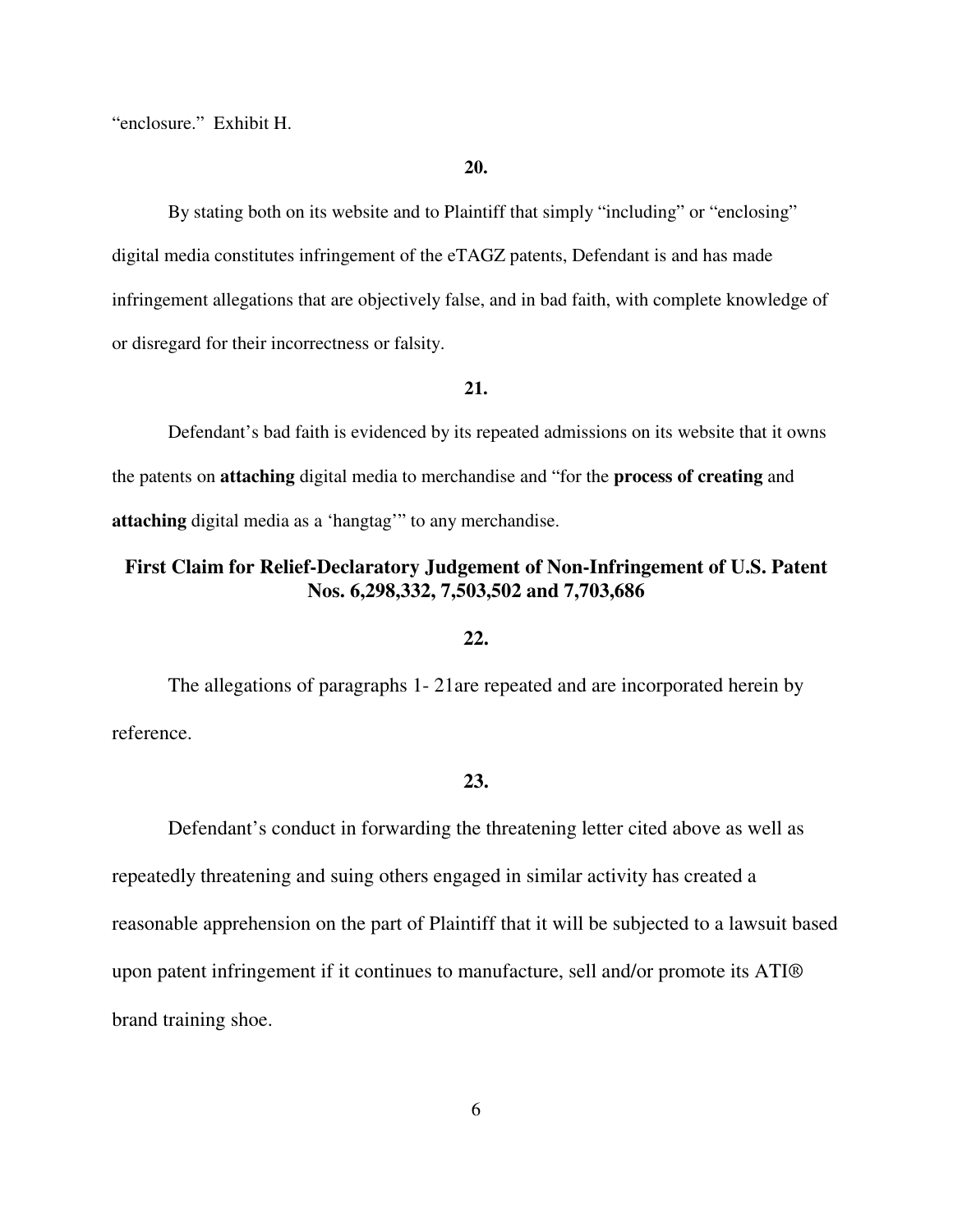As a result of Defendant's false and reckless allegations of patent infringement, and its threat to pursue legal action, an actual controversy exists between the parties hereto regarding Plaintiff's right to continue selling the ATI® brand training shoe.

### **25.**

The making, using or selling of Plaintiff's training shoe does not infringe any of the eTAGZ patents either literally or under the doctrine of equivalents.

### **26.**

The accused video that accompanies the shoe is neither a label, a hangtag nor any other item that is attached to a product.

# **27.**

Therefore, Plaintiff is entitled to a judgement declaring that its shoe and the accompanying demonstrational video does not infringe any of the eTAGZ patents pursuant to 28 U.S.C. §§ 2201 and 2202.

# **Second Claim for Relief-Declaratory Judgment of Invalidity of U.S. Patent Nos. 6,298,332, 7,503,502 and 7,703,686**

# **28.**

The allegations of paragraphs 1- 21are repeated and are incorporated herein by reference.

#### **29.**

Upon information and belief, many of the claims in the eTAGS patents should be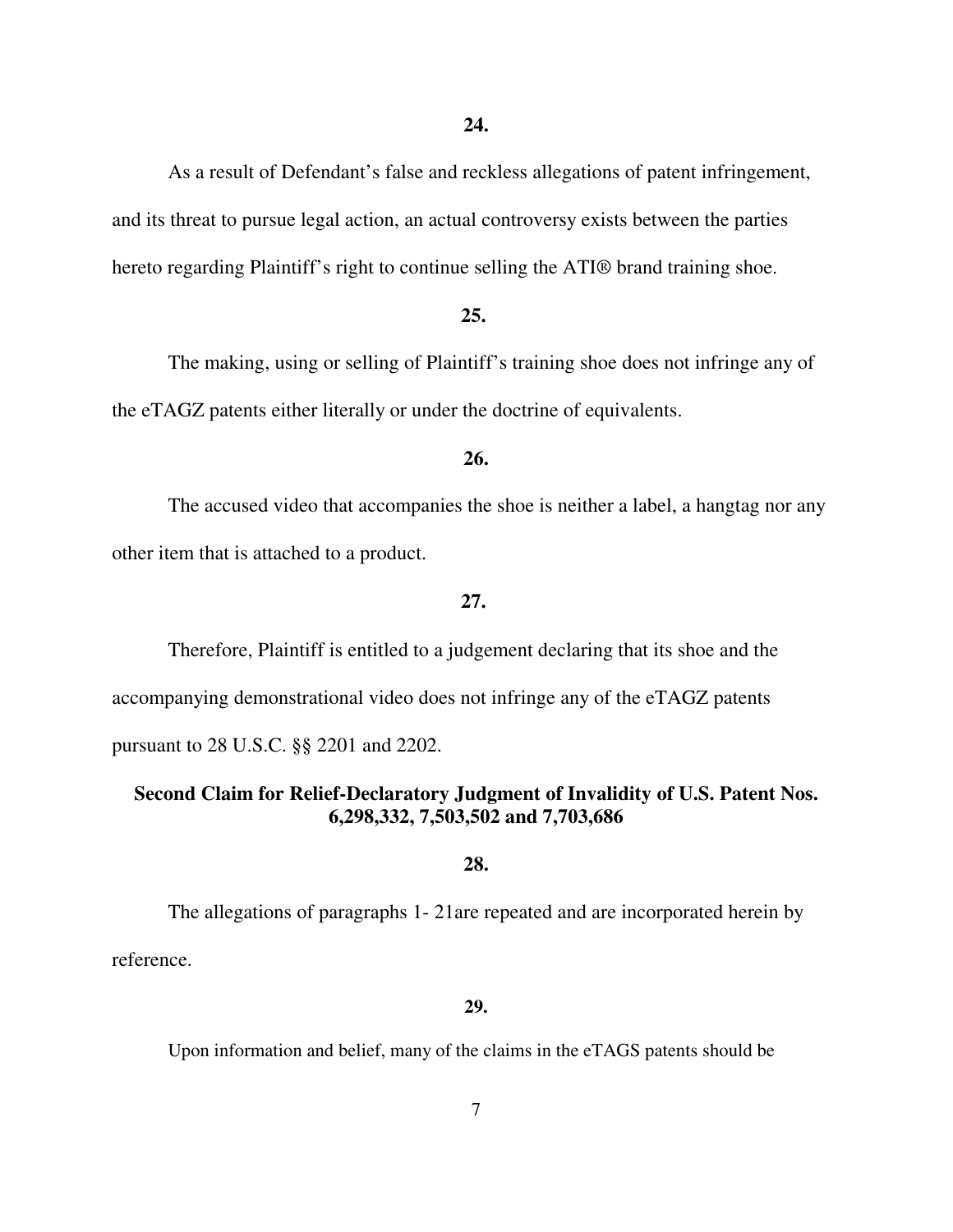invalidated as covering or allegedly covering subject matter that was undeniably prior art before Defendant applied for patent protection.

### **30.**

The above-referenced patents are invalid for failure to meet one or more of the requirements of patentability under 35 U.S.C. § 101, *et seq.*, including but not limited to 35 U.S.C. §§ 102 and 103.

# **31.**

The above-referenced patents are invalid because the alleged inventions claimed therein are anticipated by the pertinent prior art and thus fail to satisfy the conditions for patentability set forth in 35 U.S.C. §102.

# **32.**

The claims of the above-referenced patents are invalid because the difference between the subject matter of such claims and the prior art is such that the subject matter as a whole would have been obvious at the time the invention was made to a person having ordinary skill in the art to which the subject matter of the invention pertains as set forth in 35 U.S.C. §103.

# **33.**

Accordingly, ATI is entitled to a declaratory judgment that any or all claims of the abovereferenced patents are invalid.

### **Third Claim for Relief-Violation of The Sherman Antitrust Act, 15 U.S.C. §1 et seq.**

#### **34.**

The allegations of paragraphs 1- 21are repeated and are incorporated herein by reference.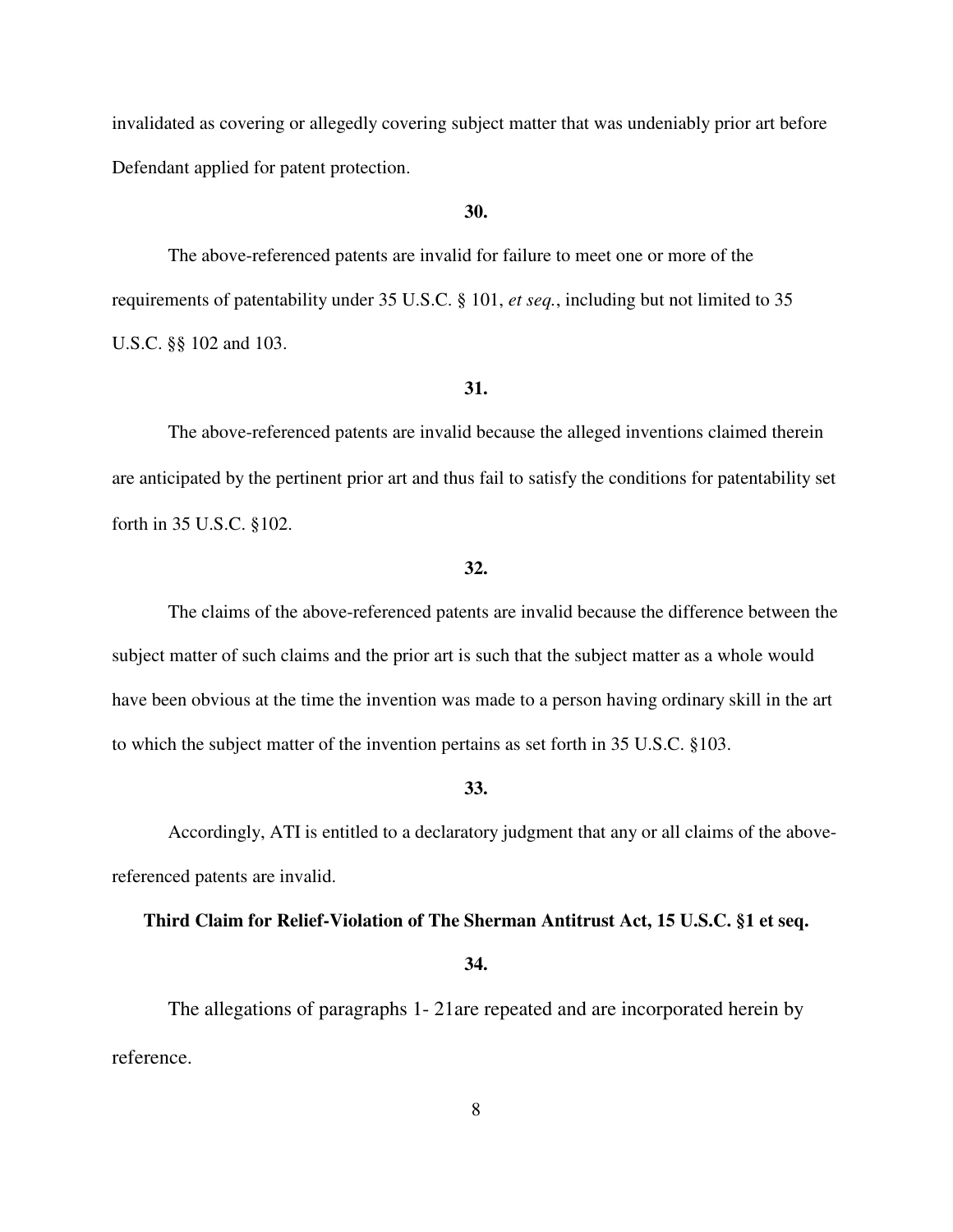Furthermore, Defendant's false assertions that its patents prohibit the mere inclusion of instructional videos or discs with a product is clearly an improper expansion of the scope of the eTAGZ patents.

### **36.**

Defendant's false assertions that its patents prohibit the mere inclusion of instructional videos or discs with a product has caused damage to Plaintiff.

### **37.**

Defendant's assertions that its patents prohibit the mere inclusion of instructional videos with a product, combined with its repeated threatening of others by demanding licenses, filing lawsuits and issuing laudatory press releases that attempt to substantiate its erroneous claims are an attempt to monopolize an entire public-domain market through fear, coercion and intimidation.

### **38.**

Defendant's assertions that its patents prohibit the mere inclusion of instructional videos with a product constitute a violation of the Sherman Antitrust Act, 15 U.S.C. 1 et seq., thereby rendering Defendant liable for treble damages, legal costs, prejudgment interest and attorneys' fees.

9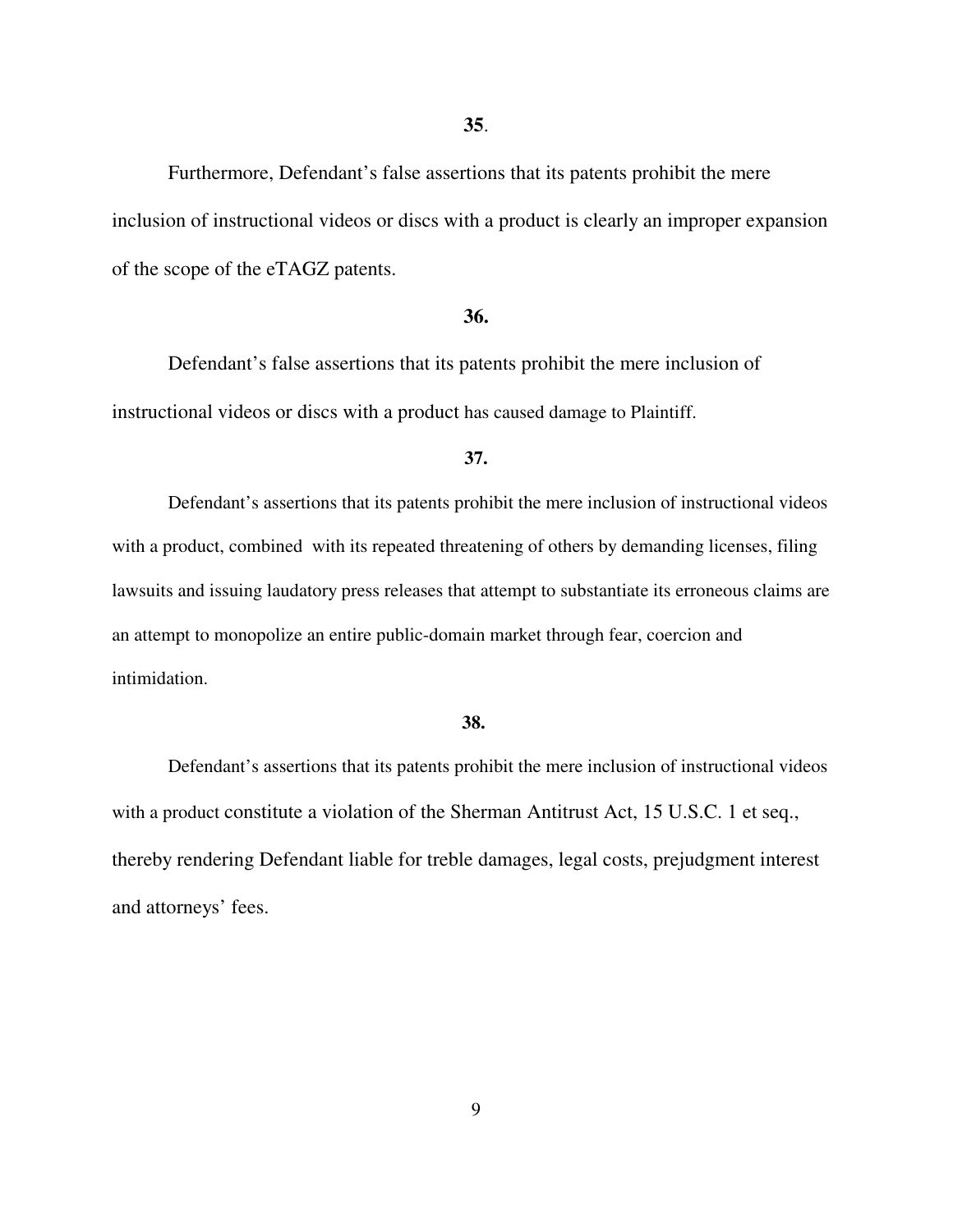# **Fourth Claim for Relief-Violation of Louisiana's Antitrust Statutes, LA. R.S. 51:122 et seq.**

**38.**

The allegations of paragraphs 1- 21are repeated and are incorporated herein by reference.

# **39**.

Furthermore, Defendant's false assertions that its patents prohibit the mere inclusion of instructional videos or discs with a product is clearly an improper expansion of the scope of the eTAGZ patents.

# **40.**

Defendant's false assertions that its patents prohibit the mere inclusion of instructional videos or discs with a product has caused damage to Plaintiff and any relevant competition.

# **41.**

Defendant's assertions that its patents prohibit the mere inclusion of instructional videos with a product, combined with its repeated threatening of others by demanding licenses, filing lawsuits and issuing laudatory press releases that attempt to substantiate its erroneous claims are an attempt to monopolize an entire public-domain market through fear, coercion and intimidation.

# **42.**

Defendant's assertions that its patents prohibit the mere inclusion of instructional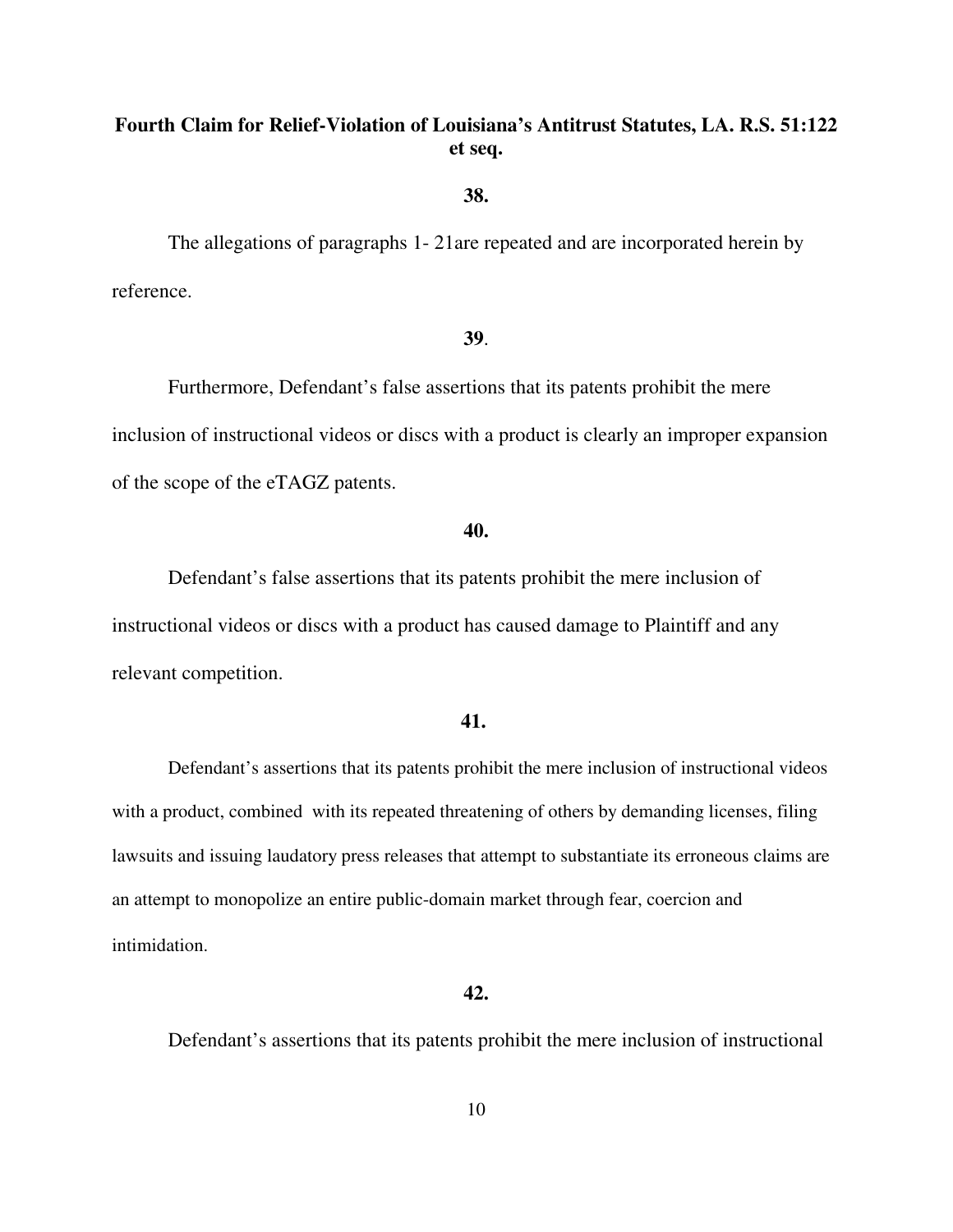videos with a product constitute a violation of Louisiana's Antitrust Statutes, LA. R.S. 51:122 et seq. thereby rendering Defendant liable for treble damages, legal costs, interest and attorneys' fees.

# **Fifth Claim for Relief-Unfair Competition**

# **43.**

The allegations of paragraphs 1- 21are repeated and are incorporated herein by reference.

### **44.**

By threatening ATI with the baseless allegations of patent infringement, and knowing that the eTAGZ patents do not encompass the subject matter that Defendant purports, Defendant purposely harmed the marketing efforts and sales of ATI's training shoe. Such conduct constitutes unfair trade practices and unfair competition pursuant to Federal and Louisiana Antitrust Laws and is a violation of the Louisiana Unfair Trade Practices Act LSA-R.S. 51:1401 *et seq.* for which Defendant is liable for loss of economic opportunity, loss of revenue/profits, general damages and attorneys' fees.

# **Sixth Claim for Relief-Patent Misuse**

# **45.**

By repeatedly boasting, advertising and publicly asserting that its patents prevent others from selling a product with an accompanying CD, DVD or instructional video, Defendant has engaged in patent misuse by asserting that its patent protection extends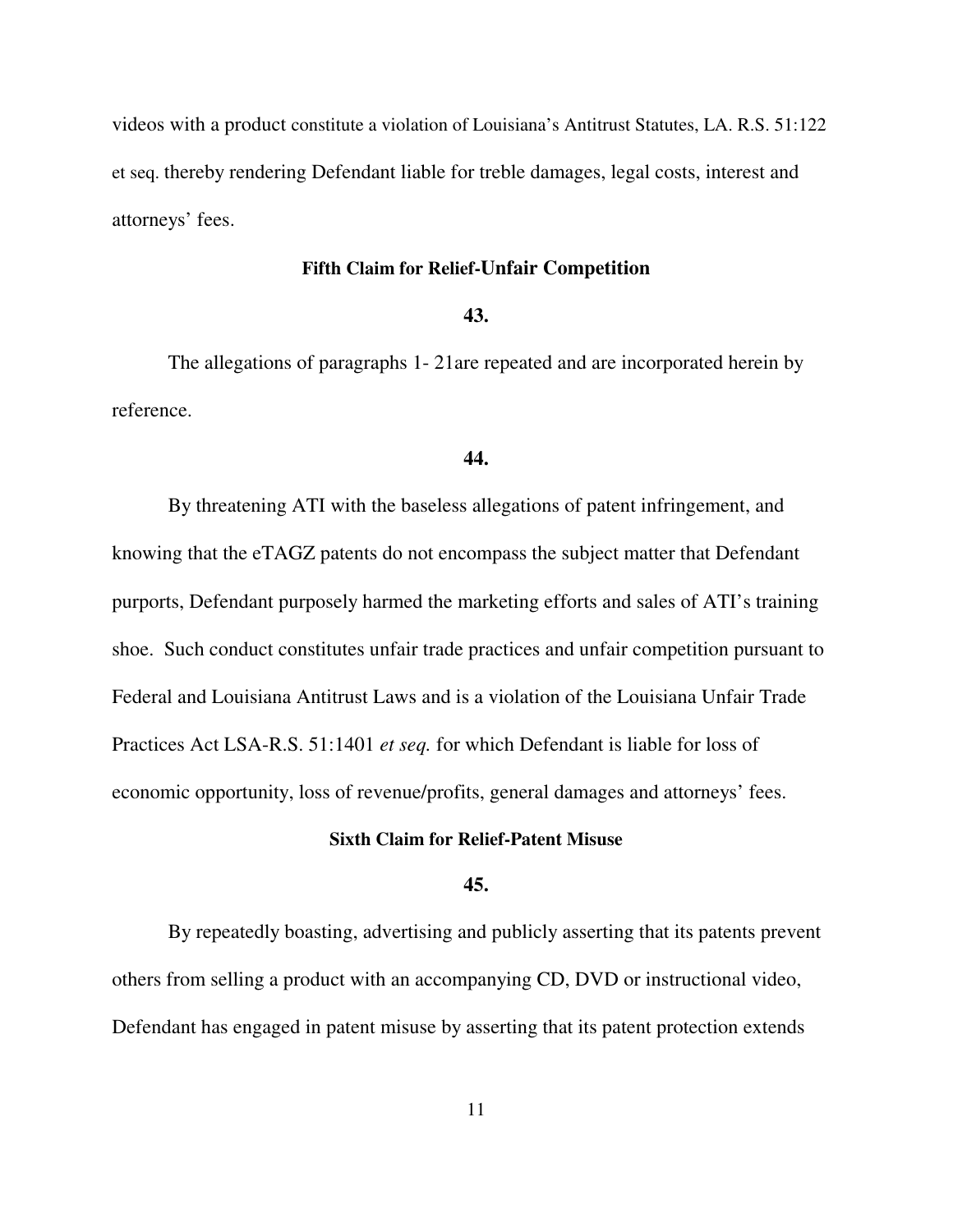beyond its lawful scope.

# **46.**

Accordingly, all patent rights of Defendant, if any, should be suspended or nullified until the misuse is purged.

### **47.**

Plaintiff hereby demands a trial by jury according to Fed. Rule Civ. Pro. 38.

WHEREFORE, Plaintiff, Athletic Training Innovations, LLC, respectfully prays for judgment in its favor and against Defendant, eTAGZ, Inc., as follows: 1) declaring that Plaintiff has not and does not infringe any purported patent rights of Defendant; 2) declaring that some or all of the claims in Defendant's patents are invalid; 3) decreeing that Defendant has violated both Federal and state laws of unfair competition and Federal and state antitrust laws and 5) that Defendant has misused its patents by improperly expanding the scope thereof in an effort to coerce other entities into paying royalties for subject matter that is clearly in the public domain thereby entitling Plaintiff to treble damages, attorneys' fees, costs, expenses, interest and any further relief as the Court deems just or equitable under the circumstances.